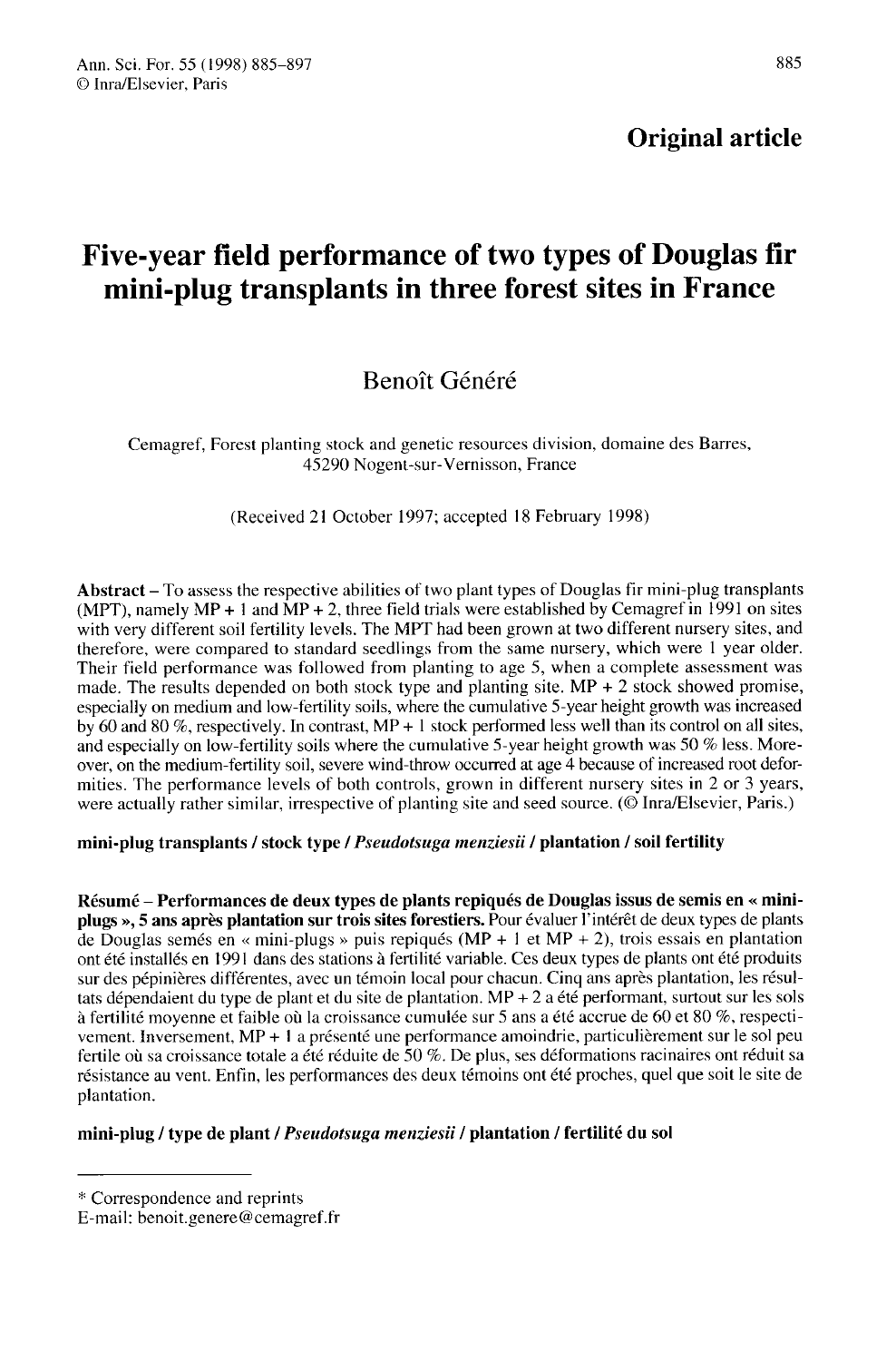## 1. INTRODUCTION

Classic plug transplants, especially plug + ls, have been in use in the United States since 1971 [7] as a way to accelerate nursery production and increase root system fibrosity of bareroot seedlings. Traditionally, plug + 1 seedlings are grown in a greenhouse for 1 year, then transplanted and grown in a bareroot nursery for an additional year [7, 14].

Since 1983, a more sophisticated technique of producing planting stock called 'mini-plug transplant (MPT)' has been adapted from the agricultural transplant industry and developed by Weyerhaeuser Company [8]. It first focused on Douglas fir seedlings, but was quickly extended to rooted cuttings [12] and other species [11, 16]. The MPT production cycle includes two parts: 1) an early sowing or rooting phase in very small-cavity trays under a controlled greenhouse environment, which generally extends from January to May. This is followed by 2) a transplanting phase in nursery beds, which ends when the planting stock meets the required morphological standards. Thus, production time is often reduced by as much as a year, though this varies with species and nursery locations.

Plug and mini-plug transplants are also known in regions other than the United States, especially in Canada [1], in South America [6] and in Europe. Here, MPT stocks were available from 1988 to 1991, with the establishment in the Netherlands of the European branch of Arborgen, a subsidiary of Weyerhaeuser Company.

During this period of time, the mini-plug starter crops were transplanted in different forest nurseries across Europe, mainly for commercial purposes. In collaboration with Arborgen-Europe, Cemagref was involved, first, in testing the quality of different stocks of MPT produced in a French State Forest nursery at Peyrat-le-Château [3], and, second, in establishing three field trials with two MPT plant types in Douglas fir. The aim of these experimental plantations was to determine whether two MPT stocks, namely the classic  $MP + 1$  stock (produced within a year) and the less common  $MP + 2$  stock (produced in 2 years), each grown in an appropriate nursery, could be recommended for reforestation purposes, in terms of survival and early growth potential, as compared to the standard stock produced in each nursery, and which was 1 year older in both locations  $(1 + 1$  and  $2 + 1$  stocks, respectively).

The two tested MPT stocks are usually sown in mini-plugs (MP) and grown until May in a greenhouse, then transplanted  $(+)$ and grown in a bareroot nursery for one growing season ( $MP + 1$  stock) or two additional seasons  $(MP + 2$  stock).

This article reports the results of these field trials obtained 5 years after planting.<br>Some early field results from other experiments with MPT seedlings [15] or classic plug transplants [1, 9] are available and generally show positive or neutral effects compared to bareroot or plug controls.

## 2. MATERIALS AND METHODS

The three field trials were established in different regions of France in 1991, at Châteldon (Auvergne), Saint-Agnant-près-Crocq (Limousin) and Varenguebec (Normandy region). The planted Douglas fir seedlings had been grown at two nursery sites: Préchac (Aquitaine), for MP + I and I + 1 stocks, and Peyrat-le-Château (Limousin) for  $MP + 2$  and  $2 + 1$  stocks (figure 1).

#### 2.1. Field trials

### 2.1.1. Experimental design

Each experiment was a randomized complete<br>block design with four treatments  $(MP + 1, 1 + 1,$  $MP + 2$ ,  $2 + 1$  stocks), four replicates and 40 seedlings (eight rows by five lines) per experi ment unit. At least two border lines were planted around each trial in order to avoid side effects.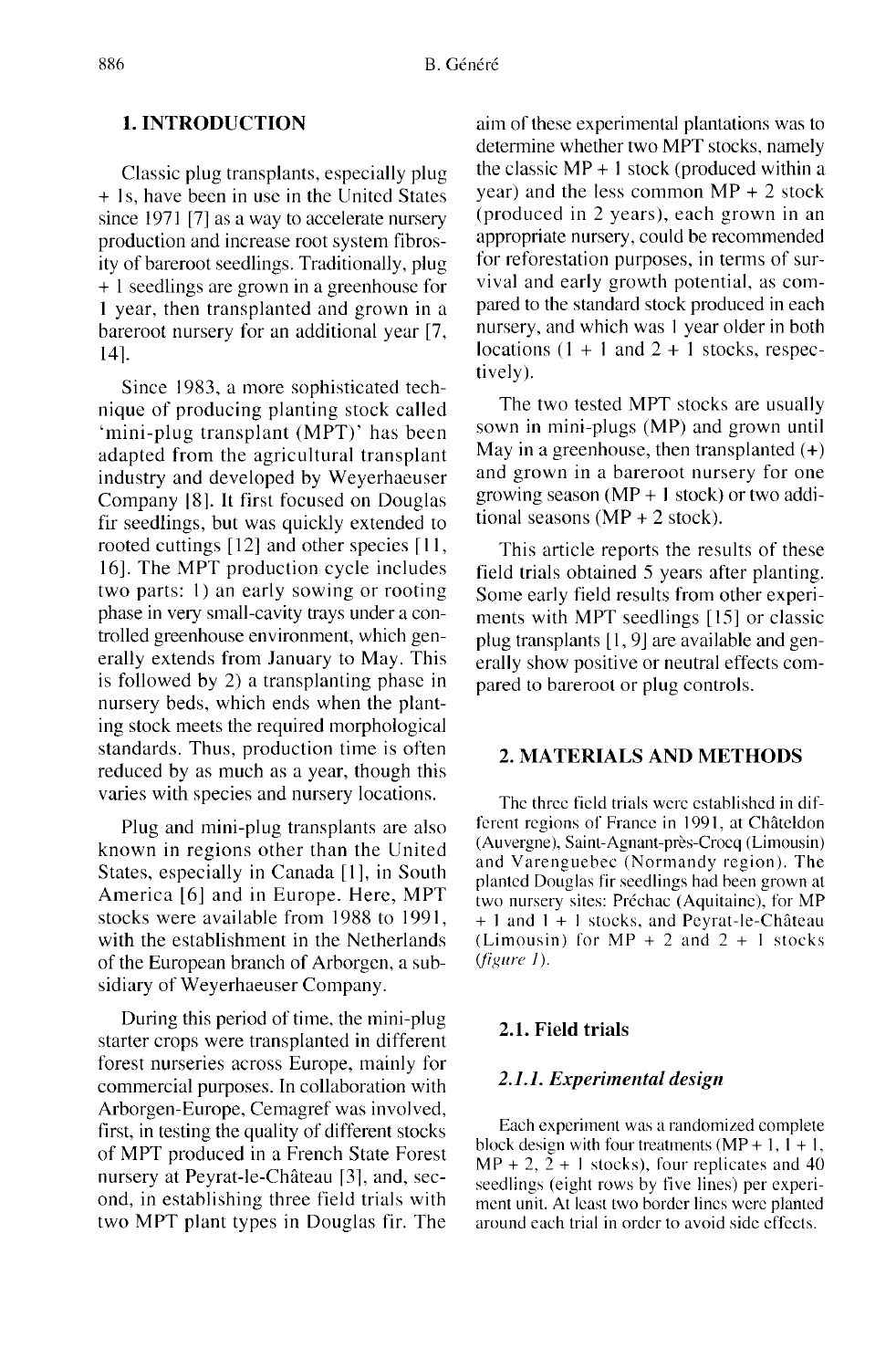

Figure 1. Location of the two nurseries and three forest sites in France.

## 2.1.2. Planting site main features

The planting site at *Châteldon* is located at the northwestern edge of the 'Livradois-Forez' mountains (lat. 45°57.3'N, long. 3°32'E, elev. 490–520 m ), on a steep northerly slope  $(30\%)$ . The climate is intermediate with oceanic, continental and mountain influences; the annual rain-

fall is 800 mm and the mean temperature is 9.5 °C. The soil, classified as 'acid brown', is quite deep (100-120 cm), and developed from a quartzo-feldspathic clayey sand (Oligocene alluvium). Its 30-cm-deep upper soil texture is classified as a loamy sand, with 69 % sand and 21 % silt [10]. The humus form is a mull-moder. Vegetation consists mainly of bramble (Rubus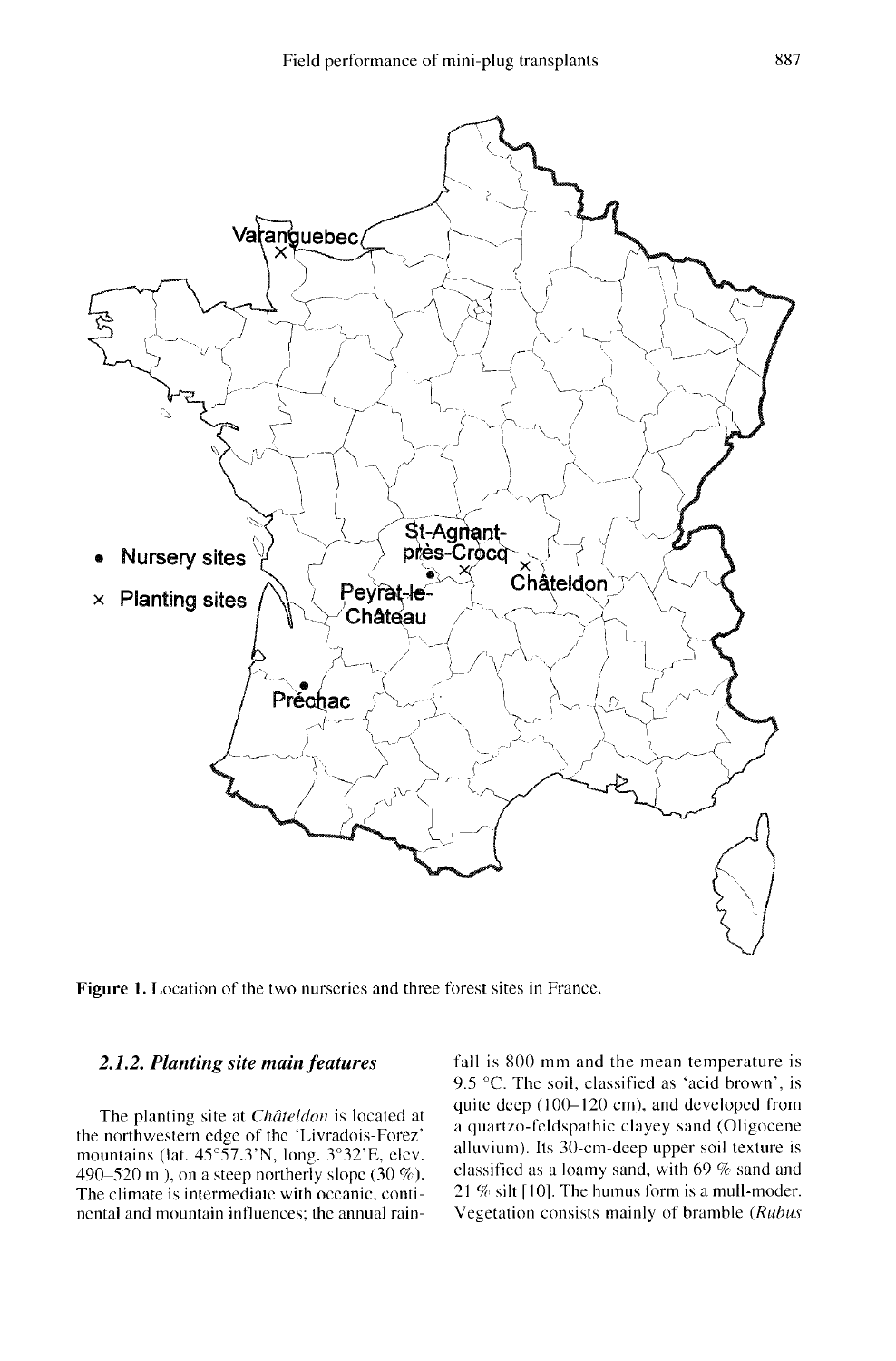fruticosus), broom (Cytisus scoparius) and wood poa (Poa nomeralis).

The planting site at St-Agnant-près-Crocq is located on the Millevaches plateau (lat. 45°46.7'N, long. 2°20.1'E, elev. 780 m), on a slightly southerly slope  $(7 \%)$ . The climate is classified as similar to Châteldon's, although colder and wetter; the annual rainfall is 1 070 mm and the mean temperature is 7.5 °C. The soil is 80-100 cm deep, over granite with biotite. Its upper soil texture is a loamy sand, with 66 % sand and 21 % silt. The humus form is an acid mull. The vegetation consists mainly of heather (Calluna vulgaris) and broom (Cytisus scoparius).

The planting site at Varanguebec is located on the Cotentin peninsula (lat.  $49^{\circ}20.8^{\circ}$ N, long.  $1^{\circ}28^{\circ}$ W, elev. 30 m), on flat ground inside a private wood (Bois de Limors). The climate is typically oceanic; the annual rainfall is 890 mm and the mean temperature is 10.3 °C. The soil is very deep (> 120 cm), and being excessively damp, it has been drained. It is classified as leached acid brown and was formed over an ancient sandstone bedrock (Siegenien period); its upper-soil texture is a clayey loam (63 % silt, 22 % clay). The humus form is a moder. The ground cover consists mainly of bracken (Pteridium aquilinum), bramble (Rubus fruticosus), sheep sorrel (Rumex acetosella) and honeysuckle (Lonicera periclymenum).

Chemical soil analyses from the upper 30 cm of all three sites were performed in spring 1994. Results are displayed in table I.

All the planting soils are suitable for Douglas fir, with an acid pH, sufficient content in organic matter, and an acceptably high cation exchange capacity. The poorest soil, at St-Agnant, is nearly devoid of exchangeable cations. Its cation saturation rate, which could be a limiting factor on Douglas fir growth [5], is only 4 %, versus 10 % at Varanguebec and 26 % at Châteldon. Moreover, a lack of phosphorus appears on all sites, and is more acute at Varanguebec. Lastly, the copper content seems low at Châteldon and St-Agnant, but probably is slightly above the critical threshold because very few stems were curved in an S-shape, 5 years after planting [2].

The site index of these planting sites (i.e. dominant tree height at 50 years) is unknown, but target values ranging from 27 to 36 m are usual for Douglas fir in France [4].

#### 2.2. Douglas fir seedlings

#### 2.2.1. Seed origin

Seeds from two sources were used depending on nursery and forest sites. The provenance 'Est Massif Central (EMC)' was used at Châteldon and St-Agnant, for all treatments, and at Varanguebec, for the plants grown at Préchac. The provenance 'Nord-Est' was used at Varanguebec, for the seedlings produced at Peyrat-le-Château. Given the location of the plantations, these provenances are recommended by the forest authorities, except EMC at Varenguebec. In the latter case, 'Nord-Est' provenance was not available at the Préchac nursery, and it was replaced by the provenance tested in the two other sites.

## 2.2.2. Nursery sites and growing conditions

MPT and controls were grown in two nurseries: a State nursery at Peyrat-le-Château (lat. 45°47.1'N, long. 1°45.2'E, elev. 570 m) and a private nursery, owned by Naudet Company, at Préchac (lat. 44°23.5'N, long. 0°20.5'W, elev. 60 m). At Peyrat-le-Château, the mean temperature is 9.5  $\degree$ C and the annual precipitation is 1 300 mm. At Préchac, the mean temperature is 13  $\degree$ C and the 900 mm annual precipitation is complemented by sprinkler irrigation. In both nurseries, the soils are sandy and slightly acid. Seedling growth is better at Préchac because of a more favourable climate and intensive cultural practices, so the common growing cycle duration is reduced by a year on that site. On each nursery site, the MPT stocks were cultivated in a similar way to the other stock types.

Mini-plug starter plants were produced in a heated glasshouse at Alsmeer (the Netherlands) from early February to May, in 1989 and in 1990. They were transplanted by hand (using a dibble board) on 11 May 1989 at Peyrat-le-Château and mechanically (using a mini-plug transplanting machine) on 10 May 1990 at Préchac. On the latter site, there was a serious problem with plug integrity, the plugs tending to break up during mechanical planting (R. Piesch, former manager of Arborgen-Europe, pers. comm.). This resulted in 1) many of the seedlings dropping out of the tray sideways, which caused mis-planting, and 2) a need for hand-replanting of mis-planted seedlings. This was carried out by manually pushing the plugs back down into the soil, which probably caused undue stress and root deformation.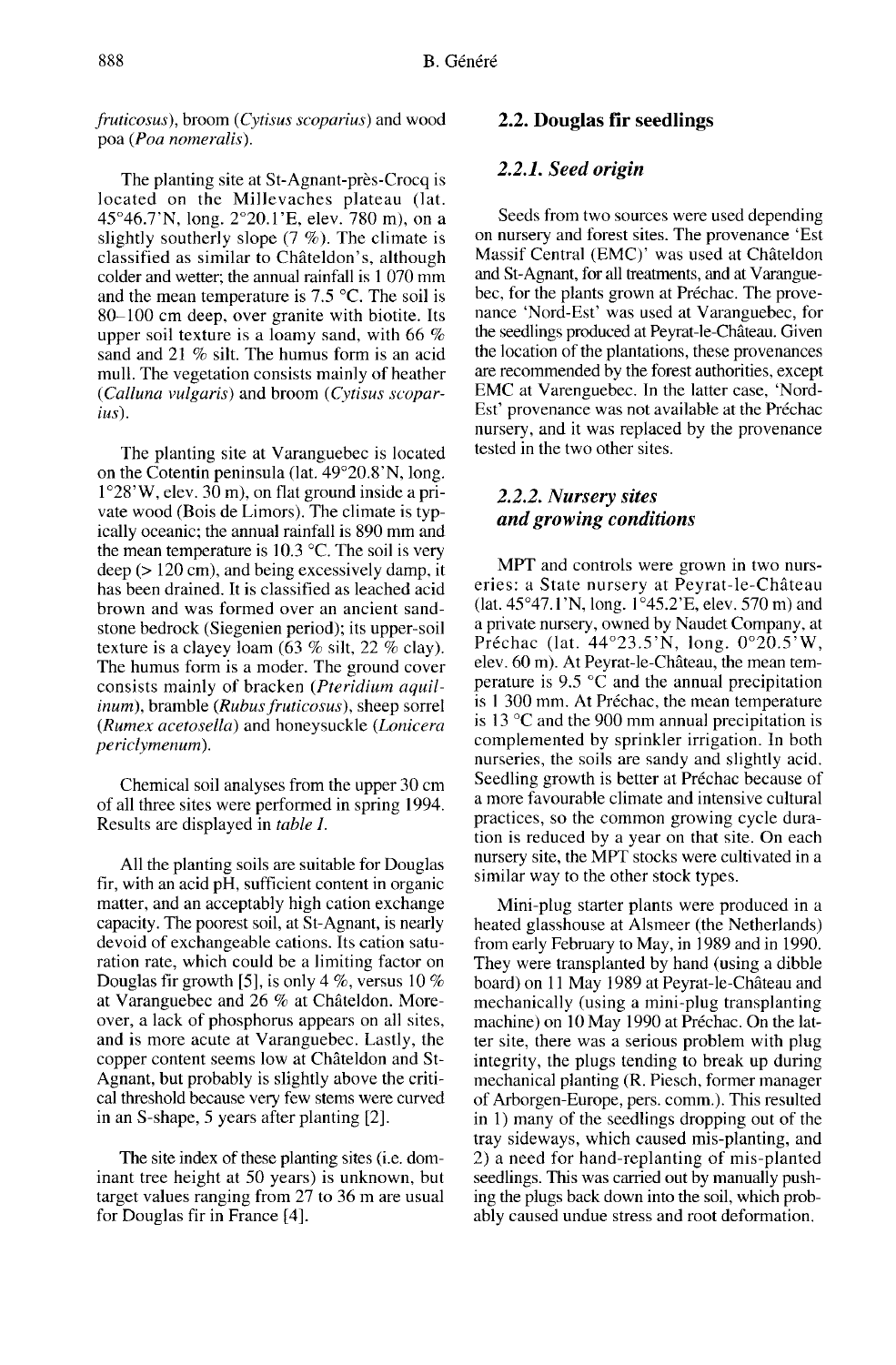| Planting<br>site |       | ganic matter<br>content $(\%)$ |             | $\mathbb{H}^{\mathrm{H}}_{2}$ | CEC<br>[Metson] |      | Exchangeable cations<br>(meq/100g) |                  | $\begin{array}{c} \mathbf{P}_2\mathbf{O}_5 \\  \mathbf{D}\rangle\mathrm{erl} \\ (\theta\prime_{00}) \end{array}$ | $\begin{array}{c} \text{Cu} \\ \text{[ETA]} \\ \text{(ppm)} \end{array}$ |
|------------------|-------|--------------------------------|-------------|-------------------------------|-----------------|------|------------------------------------|------------------|------------------------------------------------------------------------------------------------------------------|--------------------------------------------------------------------------|
|                  | Total | [Kjeldah]<br>Z                 | S           |                               | meq/100g)       | Ĵ    | $\mathbb{R}$                       | $M_{\rm g}$      |                                                                                                                  |                                                                          |
| hâteldon         |       | 1.26                           | 11.2        | 4.3                           | 5.4             | 0.89 | 0.20                               | 0.19             | 0.023                                                                                                            | 0.3                                                                      |
| St-Agnant        |       | $\frac{9}{2}$                  | 1.8         | 4.4                           | $\Xi$           | 0.25 | 0.05                               | $\overline{0}$ . | 0.022                                                                                                            | 0.2                                                                      |
| Varanguebec      |       | 0.90                           | $\tilde{e}$ | 4.6                           | 7.2             | 0.43 | 0.20                               | $\overline{0}$ . | &0.005                                                                                                           | 0.7                                                                      |

Table I. Soil chemical analyses of the upper 30 cm of the three planting sites.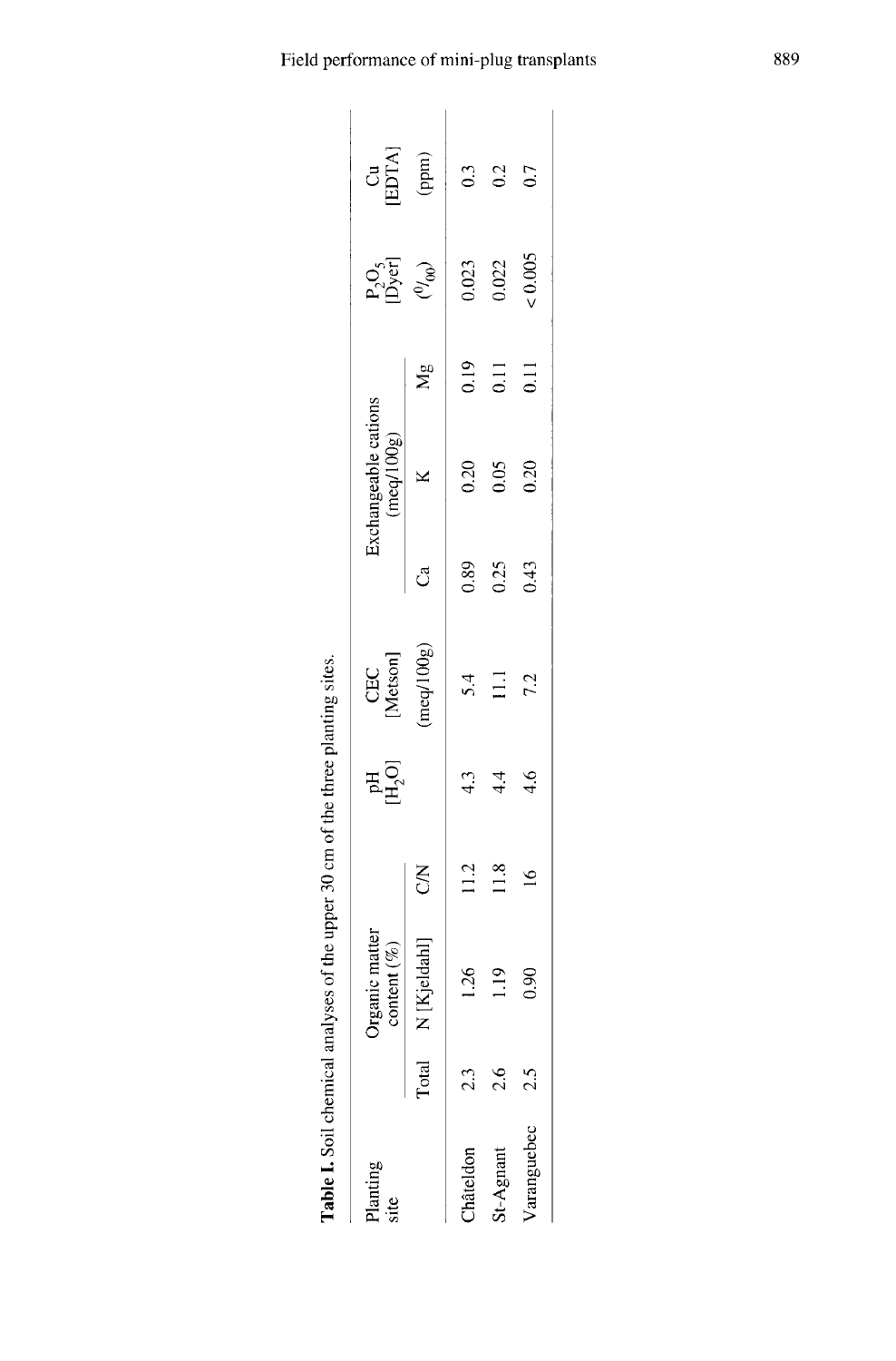#### 2.2.3. Planting stock main features

Initial height and stem diameter (measured at 5 mm above the soil surface) depended on seed sources, stock types and nursery conditions (table II). They were measured just after planting, so there was probably an additional effect of planting depth, which could partly account for the initial height differences in a given treatment between sites. Nevertheless, morphological variables such as height, stem diameter and height-todiameter ratio (sturdiness) varied mainly with stock types. On the one hand,  $MP + 2$  seedlings had large diameters, and were quite tall and sturdy. In contrast,  $MP + 1$  seedlings had small diameters, were short and very sturdy, but mean size values were quite high for this stock type [8]. In between, the  $1 + 1$  and  $2 + 1$  controls had intermediate diameters, and were generally rather tall. The  $2 + 1$  seedlings planted at Varanguebec were by far the tallest.

All these stock types met the European morphological standards for Douglas fir seedlings. These standards do not include any specification in terms of quality of the root systems. Nevertheless, a quick survey of the planting material was made at the time of planting; it revealed frequent lateral root deformations (mainly U-shaped and twisted roots) on MPT seedlings, especially on the younger MP  $+$  1s; these were probably mostly inherited from the mini-plug starter phase. Moreover,  $MP + 1$  stock had only shallow roots tracing near the soil surface, and that was probably due to the transplanting problems.

## 2.2.4. Lifting, handling and planting conditions

The plants were lifted mechanically on 30 January 1991 at Préchac and on 19 March 1991 at Peyrat-le-Château. Just after lifting, the seedlings were quickly graded on the transplant beds, gathered into bundles, and placed in polythene-lined kraft paper bags which were sealed. The seedlings produced at Préchac were immediately shipped and set in cold storage (2 °C) at the Naudet facility at Autun (Burgundy) until 18 March 1991. At this date, these seedlings were transported to Peyrat-le-Château where the four treatments were cold stored at 2 °C until the day before planting. During bed-run grading, the selection rate was similar for all stock types, with about 70 % of the seedlings being considered good for planting.

On each planting site, traditional slit planting with a pickaxe was performed by tree planters who were local seasonal workers; site preparation and game protection, previous crop, planting date and spacing, are specified in table III.

## 2.3. Field measurements and statistical analysis

#### 2.3.1. Measurements

All plants in the test were measured for height and stem diameter just after planting. Survival

| <b>Planting</b> | Initial<br>measurement | Douglas fir plant type |          |         |                  |  |
|-----------------|------------------------|------------------------|----------|---------|------------------|--|
| site            |                        | $2 + 1$                | $MP + 2$ | $1 + 1$ | $MP + 1$         |  |
| Châteldon       | height                 | 33.5 B                 | 44.5 A   | 45.5 A  | 22.5C            |  |
|                 | stem diameter          | 7.5 B                  | 10.1 A   | 8.4 B   | 5.8 C            |  |
|                 | height / diameter      | 46 B                   | 44 B     | 57 A    | 39 C             |  |
| St-Agnant       | height                 | 40.7 C                 | 51.7 A   | 45.7 B  | 27.8 D           |  |
|                 | stem diameter          | 8.1 B                  | 11.3A    | 8.2 B   | 6.5C             |  |
|                 | height / diameter      | 51 B                   | 46 C     | 59 A    | 43 D             |  |
| Varanguebec     | height                 | 59.3 a                 | 47.6 b   | 49.5 b  | 25.3c            |  |
|                 | stem diameter          | 8.8 B                  | 10.1 A   | 8.7 B   | 6.1 <sub>C</sub> |  |
|                 | height / diameter      | 69 A                   | 47 C     | 59 B    | 43 D             |  |

**Table II.** Initial height (cm), stem diameter at 5 mm above the ground (mm) and height to diameter ratio (mm/mm) at planting.

On each line, values followed by all different letters are significantly different at  $P = 5\%$ . The test used was Tukey's range test (after valid ANOVA) when small letters or Kruskal-Wallis non-parametric test (because of non-valid ANOVA) when capital letters.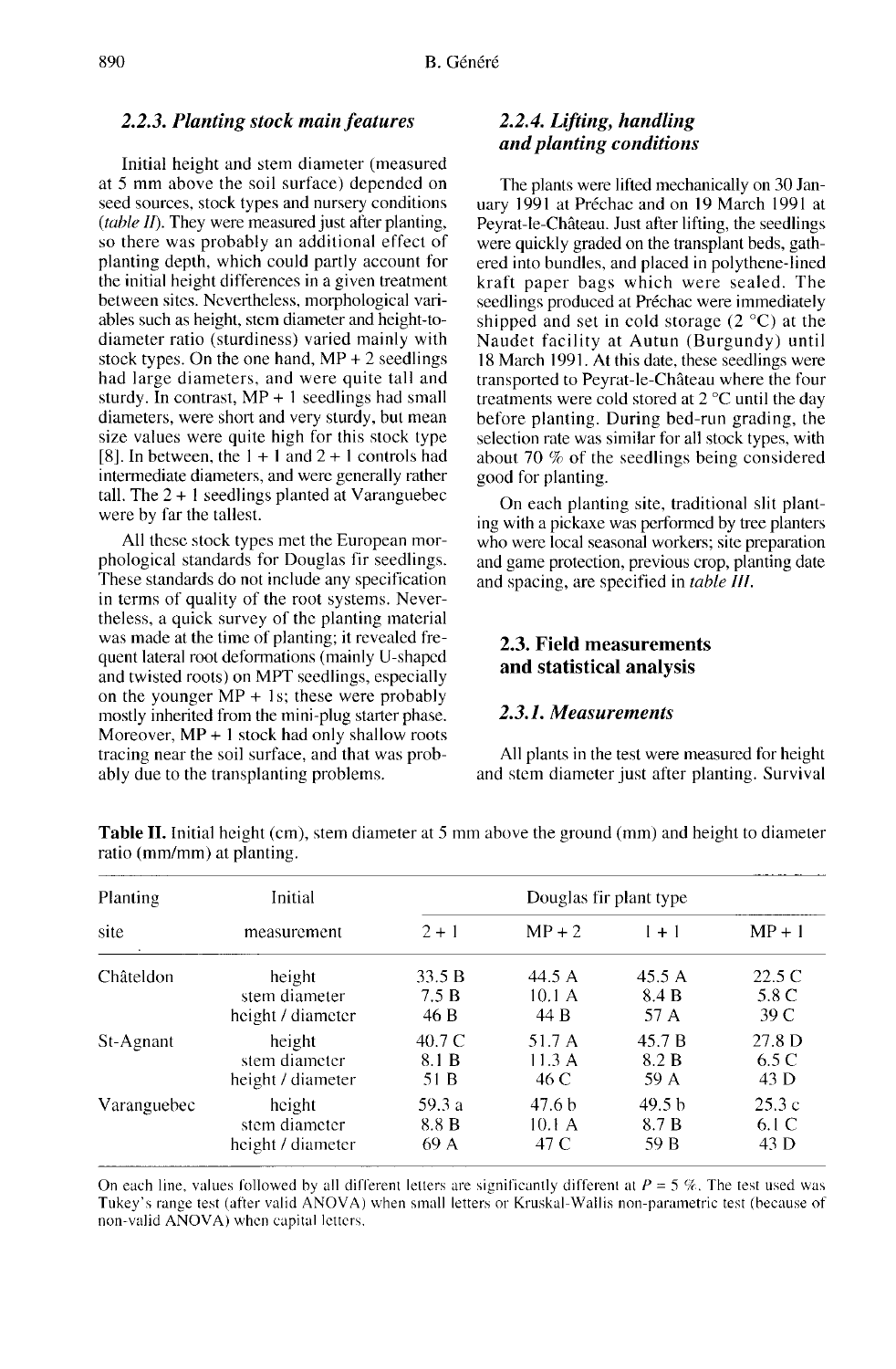| Planting<br>site | Planting<br>date | Tree<br>spacing  | Previous<br>crop                                             | Site preparation,<br>game protection                                                |
|------------------|------------------|------------------|--------------------------------------------------------------|-------------------------------------------------------------------------------------|
| Châteldon        | 27 March 1991    | $3 \times 3$ m   | coppice of sessile<br>oak and hornbeam                       | close-cropping<br>with a Rome blade, slash<br>put in swaths, subsoiling             |
| St-Agnant        | 25 March 1991    | $3 \times 3$ m   | heterogeneous stand<br>with juniper, Scots<br>pine and birch | subsoiling with a ripper,<br>remnants put in swaths                                 |
| Varanguebec      | 4 April 1991     | $3.5 \times 3$ m | coppice with standards<br>dominated by<br>pedunculate oak    | Subsoiling, enclosure<br>fence (deer)<br>plus individual plastic<br>fences (rabbit) |

Table III. Conditions at planting on each field trial.

and height were observed each subsequent year during the first three growing seasons. At age 5, a complete assessment was made of survival. height and diameter at 1 m above ground line. At Varanguebec, an additional final measurement was made on wind-stability because of wind-throw damage in January 1995 due to exceptional monthly rainfall (260 mm, mostly between 17 and 29 January) and high-wind events (25 days with gusts over 60 km/h, the maximum being 135 km/h on the 20th). After the storm, bent trees were set upright and earthed up. On each site, and for each measurement, game and clearing damage were also recorded to exclude such plants from the analysis on dimensions.

## 2.3.2. Statistical analyses

The statistical analyses were made with 'Statgraphics Plus' for Windows software version 1, on individual values as in the following.

a) On mortality and damage rates, Chi-square test was used first on all treatments. In case of significant difference at the 5 % level, the treatments were compared two by two to rank them. Moreover, the ranking of treatments was checked on each block in order to detect possible intcractions between blocks and treatments.

b) Height, diameter and growth were analysed using analysis of variance (ANOVA). Its use supposes the lay-out to be orthogonal (all treatments have living and healthy plants in all blocks) and each variable must meet the three

following assumptions: normally distributed data, homogeneous and independent treatment residuals.

If these assumptions were met on treatments and on blocks, a two-way ANOVA was performed using the interactive model. Sometimes, data transformations were required. To rank treatments, the interaction between blocks and treatments had to be either insignificant at the 5 % level or negligible compared to the treatment effect. This condition was always verified. After valid ANOVA, all mean separations were performed using Tukey's range test, at a 5 % level.

When at least one of the assumptions was not met, the non-parametric Kruskal-Wallis test was used. Based upon rank analysis among treatments, it is less precise than ANOVA because block-treatment interactions are not taken into account. Nevertheless, when significant differences were detected at a 5 % level, treatments were compared by pairs (Mann-Whitney test) for ranking.

## 3. RESULTS

## 3.1. Survival rate

Five years after planting, survival was very high on all sites and for all treatments (table IV). Nevertheless, a slight but significant decrease in survival occurred with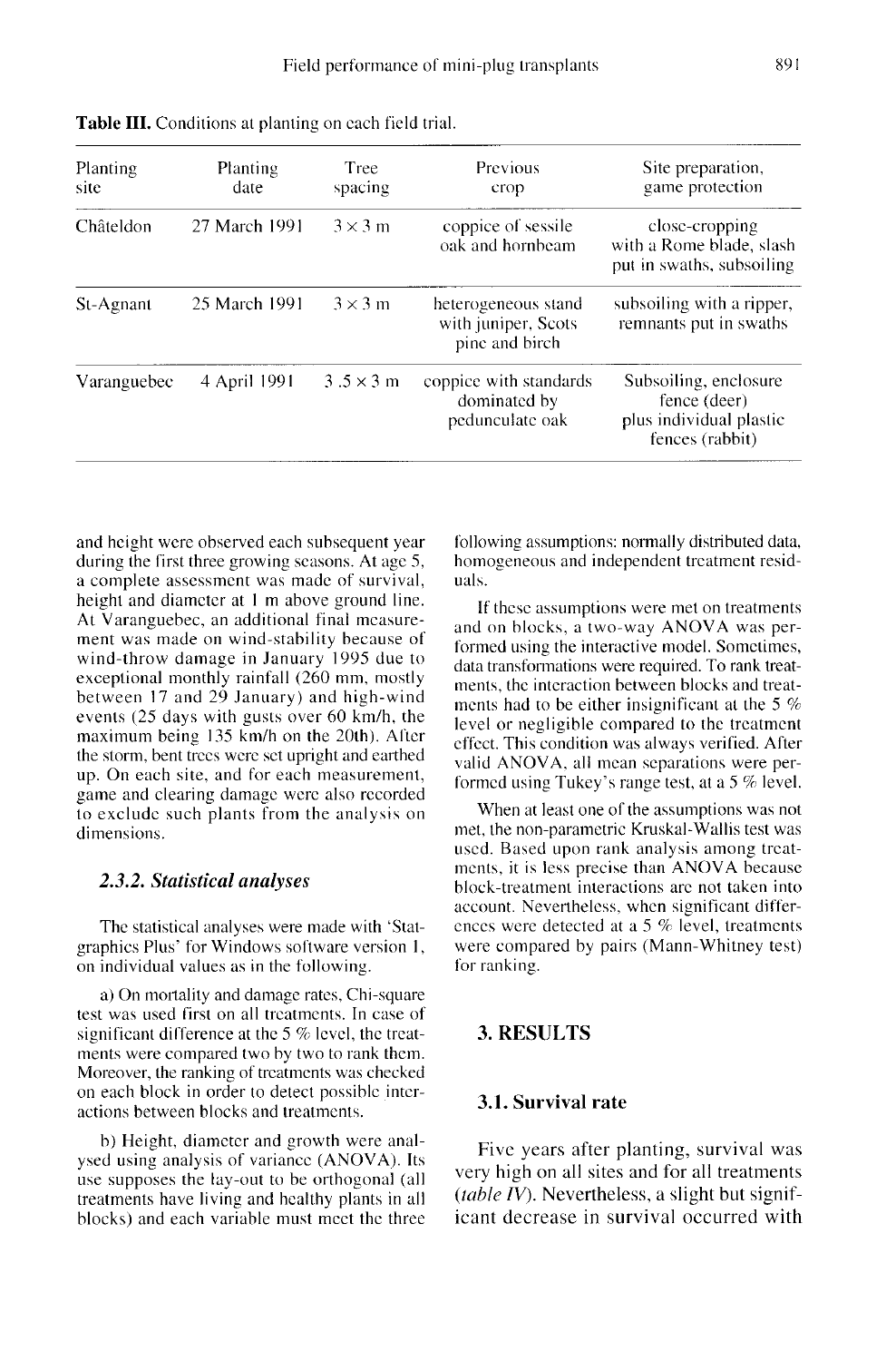| Planting<br>site | Measurement       | Douglas fir plant type |               |                  |                       |  |
|------------------|-------------------|------------------------|---------------|------------------|-----------------------|--|
|                  | at age 5          | $2 + 1$                | $MP + 2$      | $1 + 1$          | $MP + 1$              |  |
| Châteldon        | height            | 363 b                  | 387 a         | 378 ab           | 340 c                 |  |
|                  | 1-m-high diameter | 4.3 A (156)            | 3.9 B(153)    | 4.3 A(145)       | $3.6 \text{ C} (153)$ |  |
|                  | survival rate     | 96 a                   | 97a           | 90 b             | 96 a                  |  |
| St-Agnant        | height            | 142 h                  | 233a          | 155h             | 84 с                  |  |
|                  | 1-m-high diameter | 1.8 b(74)              | 2.9a(142)     | 2.1 b(81)        | 1.6 b(23)             |  |
|                  | survival rate     | 95 b                   | 99 a          | 93 b             | 96 ab                 |  |
| Varanguebec      | height            | 216 c                  | 297 a         | 235 <sub>b</sub> | 206c                  |  |
|                  | 1-m-high diameter | 2.7 b(148)             | 3.8 a $(149)$ | 2.1 c $(145)$    | 1.6 d (129)           |  |
|                  | survival rate     | 98 a                   | 97 a          | 98 a             | 94 a                  |  |

Table IV. Height (cm), diameter at 1 m above the ground line (cm) followed by the number of measurable trees in brackets, and survival  $(\%)$  of the tested saplings 5 years after planting.

On each line, values followed by all different letters are significantly different at  $P = 5\%$ . For height and diameter, the test used was Tukey's range test (after valid ANOVA) when small letters or Kruskal-Wallis nonparametric test (because of non-valid ANOVA) when capital letters. In parentheses, the number of trees measured for diameter is specified. On survival, Chi-square test was used.

1 + 1 stock compared to all other treatments at Châteldon, and on  $2 + 1$  and  $1 + 1$  controls versus  $MP + 2$  stock at St-Agnant. With  $1 +$ 1 stock, these differences in survival appeared as early as the planting year, and may have been associated with transplanting shock. With the  $2 + 1$  stock, a significant difference appeared between the third and the fifth year after planting, and was unexplained.

#### 3.2. Five-year height

The highest values were obtained at Châteldon and the lowest at St-Agnant, Varanguebec being intermediate. The differences among treatments were large. Saplings grown in the same nursery were compared first. On the one hand,  $MP + 1$ stock was significantly smaller than its  $1 + 1$ control while, on the other hand,  $MP + 2$ stock was larger than its  $2 + 1$  control. These observations apply to all three planting sites, but differences between treatments decrease in both absolute and relative values with mean height (i.e. with soil fertility). As a result, if we compare the extreme mean values at age 5, MP + I height represents only 36 % of MP + 2 height at St-Agnant, but 94 % at Châteldon.

Regarding the  $1 + 1$  and  $2 + 1$  standards, their mean height values were similar at Châteldon and St-Agnant, when the same seed source was used (EMC), and differed slightly at Varanguebec, where seed sources were different.

An additional investigation was made on the possible relationships between final height and initial dimensions (i.e. height, stem diameter and sturdiness), on individual values for each site. Regression coefficients (r) from the best predictive models were lower than 0.60, in all cases, and overall variance was always mostly due to differences between treatments.

## 3.3. Cumulative 5-year height growth

The results are presented in *figure 2*. Across sites, they coincide with 5-year height: growth was better at Châteldon and poorer at St-Agnant, Varanguebec being in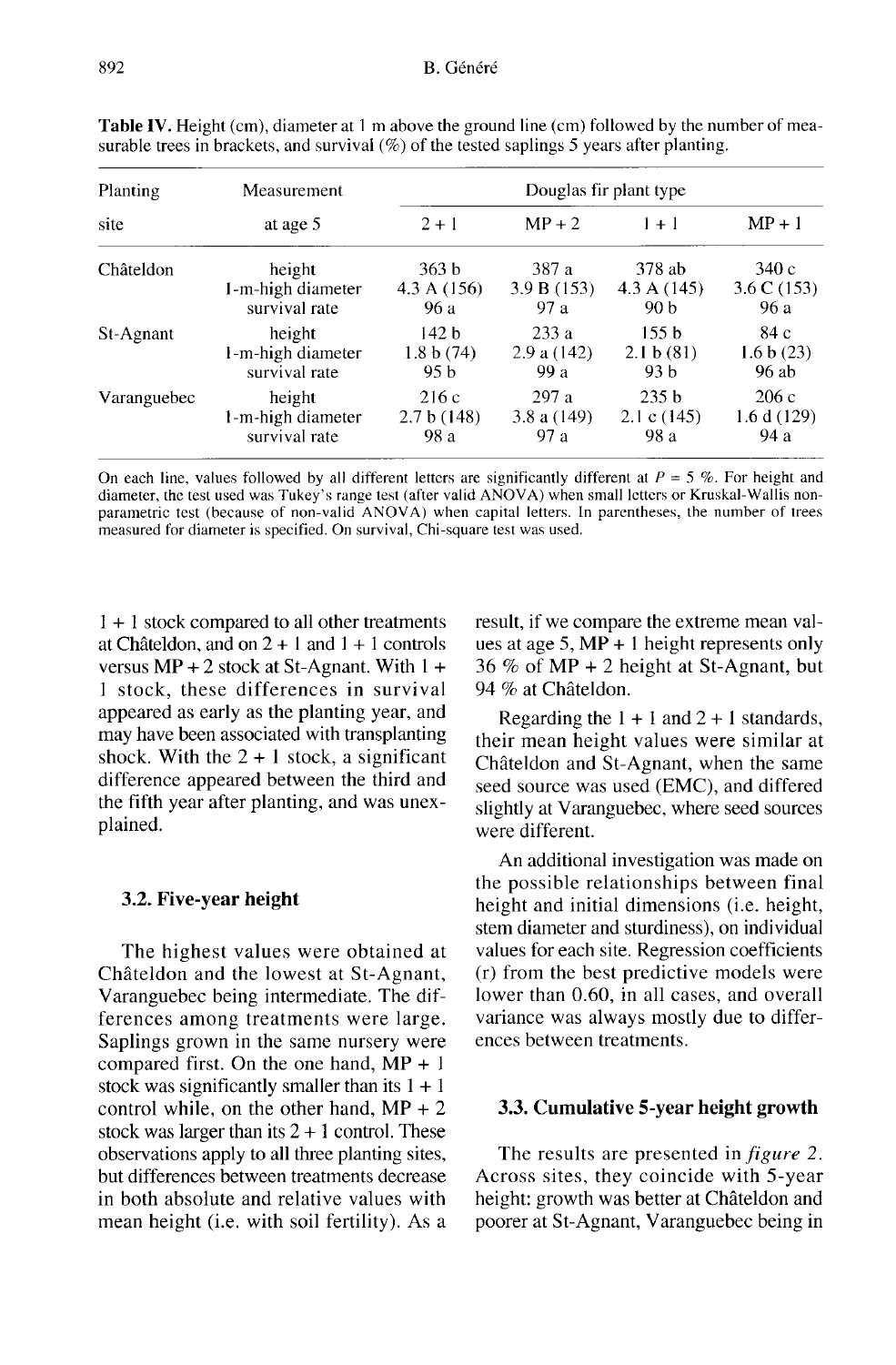

**Figure 2.** Cumulative 5-year height growth of the tested stock types on each planting site.

between. Among treatments, two statistical differences in height disappeared for growth because mean heights differed at planting. Thus, for 5-year growth,  $MP + 2$  equalled  $2 + 1$  at Châteldon and MP + 1 equalled 1 + I at Varanguebec. All other results were similar to those for 5-year height.

#### 3.4. Height growth kinetics

Growth kinetics depended on sites and treatments (*figure 3*). Planting sites mainly influenced the form of the growing curve whereas the range of values varied each year with treatments.

Across sites, at Châteldon, the growth rate increased during the first 3 years after planting, reached a peak at age 3, and decreased slightly during the next two growing seasons. At Varanguebec, the results were similar, but 2nd-year and 3rd-year growth rates were very similar. At St-Agnant, the annual growth rate kept increasing during the first five growing seasons, so that the final values were close to those of Varanguebec.

Among treatments, growth kinetics varied with site.

At Châteldon, 1st-year growth was greater by 7 cm for seedlings grown at Préchac  $(1 + 1$  and  $MP + 1)$ . This trend disappeared completely in the following years.<br>Thus, at ages 2 and 3, the annual growth was greater on MP + 2 versus all other treatments. At age 3, the  $MP + 1$  stock had significantly slower growth. During the 4th and 5th years,  $MP + 1$  had a slower growth than only the  $2 + 1$ .

At St-Agnant, only  $MP + 2$  had the best growth every year, except in the first year when it shared this rank with  $1 + 1$ . Conversely, only MP + I stock had the lowest performance every year. In between, 1 + I performed better than  $2 + 1$  during the first 2 years, and equally, afterwards.

At Varanguebec, on seedlings reared at Peyrat-le-Château, MP + 2 stock grew better than the  $2 + 1$  control every year. On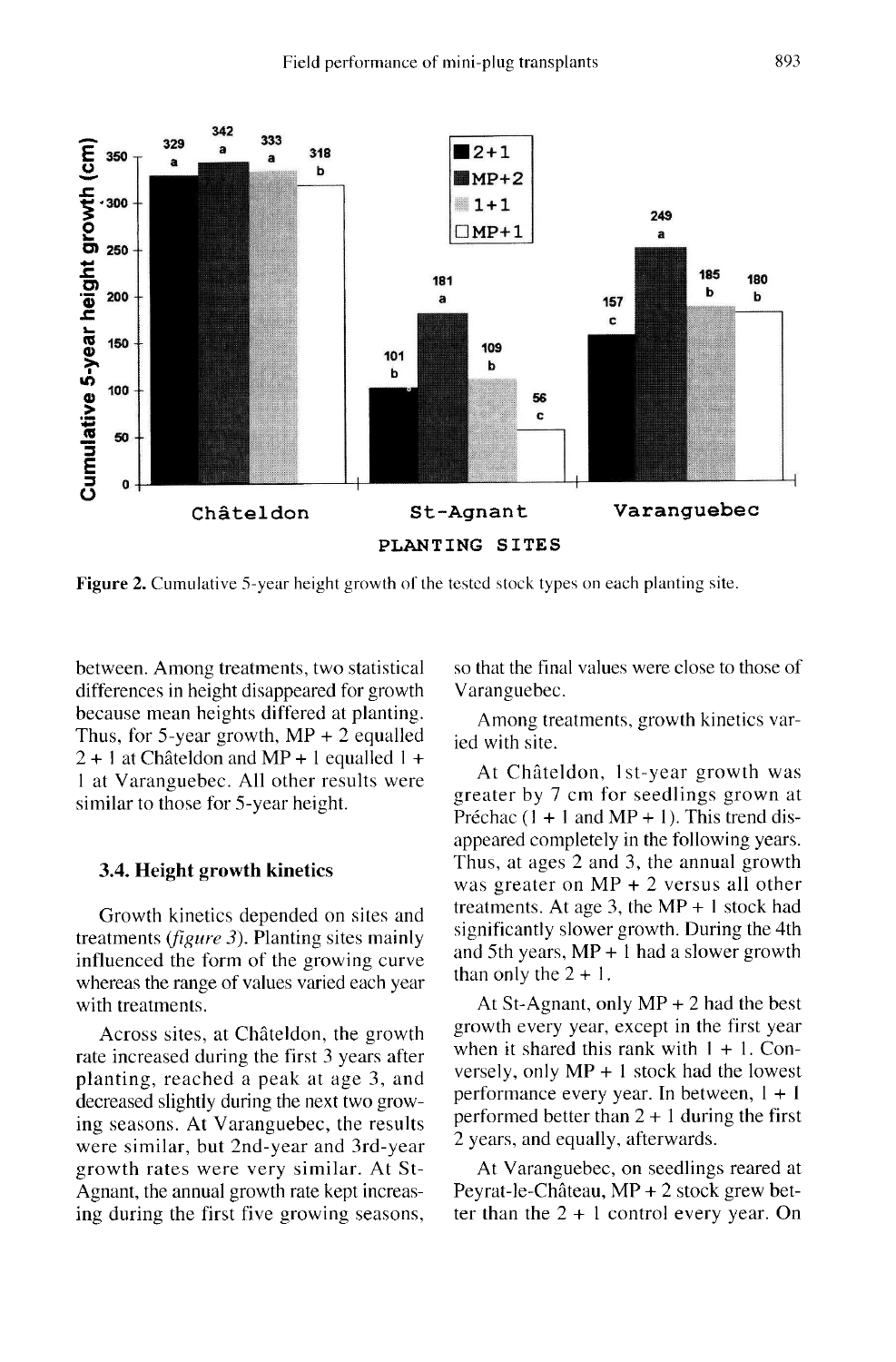

Figure 3. Time-courses of yearly height growth of the tested stock types on each planting site.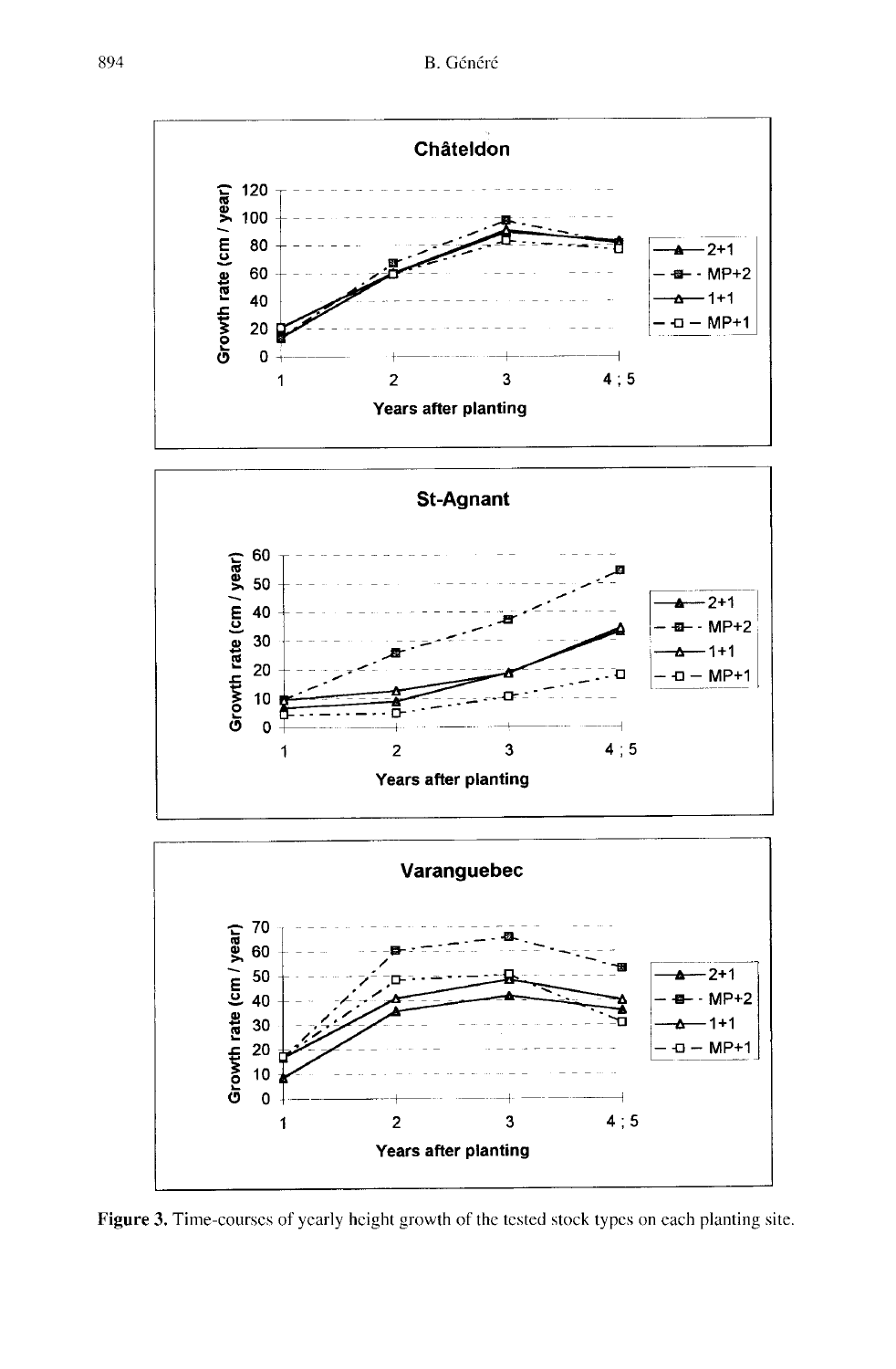seedlings coming from Préchac, MP + 1 annual growth was statistically the same as that of its  $1 + 1$  control at age 1 and age 3, but it was better at age 2 and slower at age 4-5.

Moreover, the growth curves of the two controls  $(1 + 1$  and  $2 + 1)$  were very similar,  $1 + 1$  being slightly greater than  $2 + 1$  with an early significant difference which disappeared at age 4-5.

## 3.4.1. Stem diameter at 1 m above ground line at age 5

This measurement was taken only on trees which were over 1.2 m high, whose numbers varied considerably with site and treatment. The results are shown in table IV. To eliminate sample-size bias when comparing mean stock diameters, similar numbers of measured trees were needed. At Châteldon and Varanguebec, most of the trees were measured, but not at St-Agnant.

At Châteldon, the diameter was greater on controls than on MPT, irrespective of the nursery site; the result was not linked to height differences but to sapling sturdiness. Moreover, MP + 1 mean diameter was lower than for  $MP + 2$ , but the difference was mainly due to a shorter height.

At St-Agnant, the results showed that the two controls  $(2 + 1$  and  $1 + 1)$  performed the same in diameter as in height. With MPT, mean diameter was influenced by the number of measured trees and by their mean height, which were both very different between the two stock types and also versus controls.

At Varanguebec, all treatments differed significantly. Their ranking was the same as for height, but  $MP + 1$  behaved the poorest, probably because of increased windthrow damage.

## 3.4.2. Wind-throw and root deformity analyses at Varanguebec

High rainfall and high winds accounted in part for wind-throw at Varanguebec, in the fifth year after planting. Nevertheless, proportion of wind-blown trees depended on treatments:  $23\%$  on MP + 1,  $20\%$  on  $2 + 1$ , 13 % on I + 1 and 5 % on MP + 2. A Chisquare test showed that meaningful differences appeared first between MP + 2 which was relatively wind-resistant, and all other treatments, and second, between 1 + 1 (intermediate behaviour) and  $MP + 1$  which was severely damaged. The sensitivity to blowdown damage differed with treatments and could have been associated with root deformation.

A sample of ten representative saplings per treatment was excavated on 15 November 1995 from an additional plot established for destructive analyses. The root deformities of these trees were assessed. The results revealed that the roots present at planting had often been compressed into a flat plane. In addition, the taproot of numerous seedlings appeared to have been bent (Jrooted), especially for  $2 + 1s$  which were longer, at the time of planting. At age 5, only MP + 2 seedlings were well-anchored because they had developed a symmetrical array of sturdy roots. By contrast,  $MP + 1$ stock very often revealed a poor and shallow root system, with also some spiralled or kinked roots.

## 4. DISCUSSION

The two types of MPT tested in the three forest sites performed very differently across the sites, between themselves and also compared to their own control groups, which originated from the same seed source and which were grown in the same nursery.

The MP + 2 stock produced at Peyrat-le-Château showed promise: on low and medium-fertility soils (St-Agnant and Varanguebec, respectively), it survived very well, had by far the highest 5-year cumulative growth and 5-year height among treatments, and consequently the best diameter at 1 m above ground line at age 5. On a highfertility soil (Châteldon), its 5-year cumu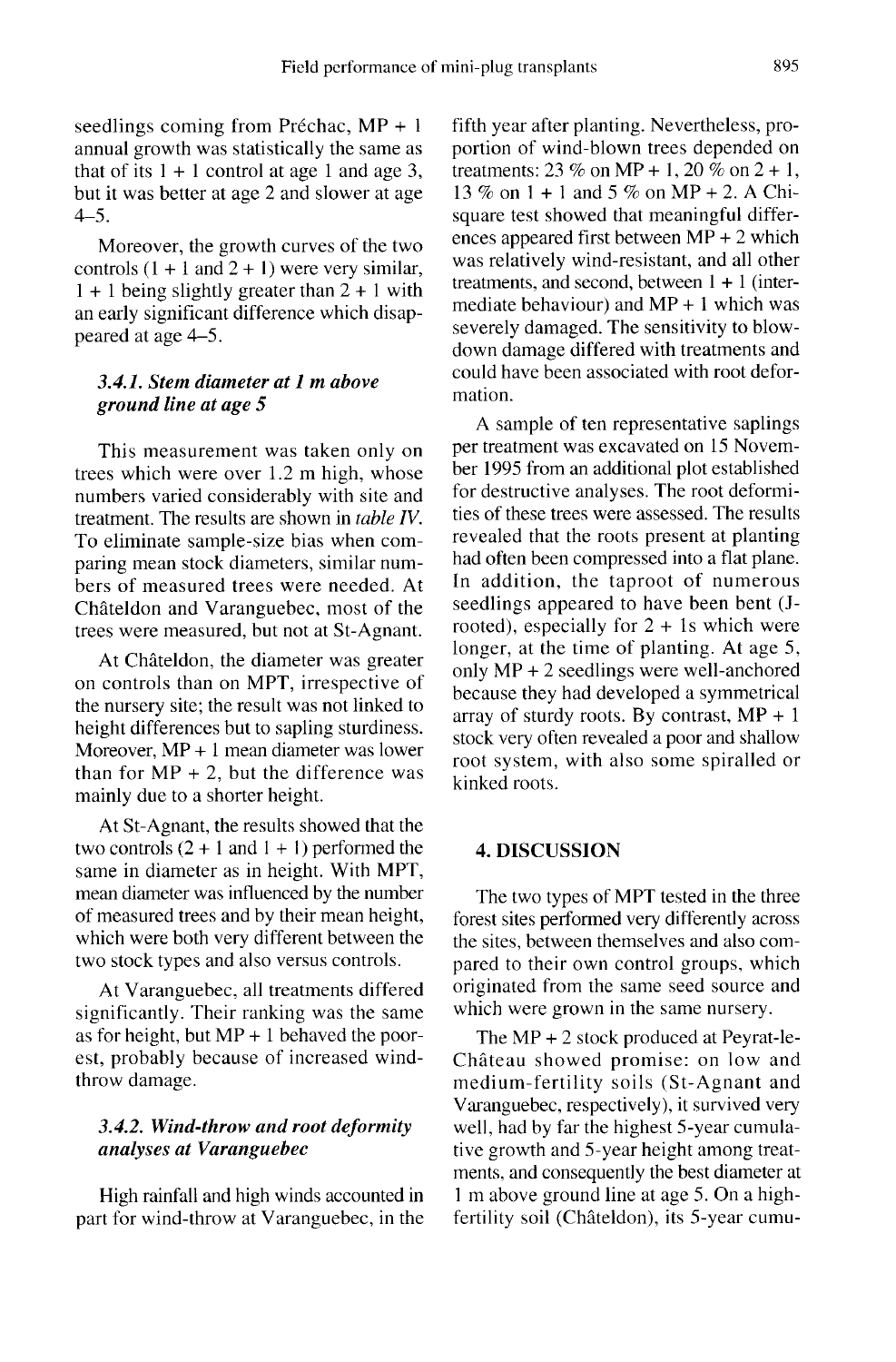lative growth improved but did not differ from that of two other treatments  $(2 + 1)$  and 1 + 1); its diameter at 1 m above the ground at age 5 was even slightly less than that of its 2 + 1 control, but survival was unaffected. Thus, even if these  $MP + 2$  saplings were more slender on the latter site, their future is promising, because 5 years after planting the root system was probably well-anchored as at Varanguebec. To conclude on  $MP + 2$ , its use seems appropriate on all sites; furthermore, the poorer the soil, the higher the gain over control.

The  $MP + 1$  stock grown at the nursery of Préchac was disappointing. Its performance was generally low on all planting sites compared to its  $1 + 1$  control. At St-Agnant, on a low-fertility soil, the growth of the MP + 1 stock since planting has been so poor that it leads us to question their suitability for reforestation purposes. At Varanguebec and Châteldon, on medium- and high-fertility soils, respectively, a slight but significant decrease in 5-year height and diameter at 1 m above ground line was observed. Cumulative height growth was also affected at Châteldon, from the third year after planting but not at Varanguebec. On the latter site, the  $MP + 1$  height growth was even enhanced at age 2 but, during years 4-5, the wind-throw damage which was more acute on this treatment, led to a levelling off of growth performance. Root deformities were shown to be an additional problem on  $MP + 1$ , which could be partly inherited from the transplanting problems. The only meaningful advantage of  $MP + 1$  over its  $1 + 1$  control was to increase survival by 6 % at Châteldon, but this is not of practical impor tance to foresters. Nevertheless, this slight gain in survival might be linked to a better water stress tolerance during planting shock [13]. To conclude with  $MP + 1$  seedlings, we must emphasize that they were the smallest at planting, even if larger than usual for this stock type [8], and they did not fully meet the French morphological standards (minimum height: 25 cm), even if their sturdiness was adequate. This smaller size

should not have depressed cumulated growth [15], even on a skeletal soil [9]; the absence of correlation between initial seedling sizes (height, diameter and height to diameter ratio) and final height was checked on each field trial.

Both controls,  $2 + 1$  and  $1 + 1$ , behaved similarly at age 5, at Châteldon and St-Agnant where they originated from the same seed source. A slight but significant difference was observed at Varenguebec, probably because the two stock types were of different provenances. There was no evidence of a nursery site effect on performance 5 years after planting, so that the only known effect was on the duration of the growing period (2 years at Préchac versus 3 years at Peyrat-le-Château).

In the absence of proven nursery site effects on controls, the high performance of MP + 2 stock as compared to the poor behaviour of MP + 1 stock was a surprise which needs to be explained. Poor plug integrity during mechanical transplanting at Préchac resulted in most seedlings having to be re-planted by hand. This probably caused increased root deformities and lack of anchor roots, still visible 5 years after planting, at Varanguebec. The same reason could explain the poor field performance of  $MP + 1$  stock 5 years after planting, especially on nutrient-depressed soils. The fact that the  $MP + 2$  stock did exceptionally well in the field suggests that the MPT concept is viable if the stock is transplanted and grown properly in the nursery.

On a commercial scale, production costs of MPT stocks are relatively low [15], MP + 1s being currently similar to those of  $1 + 1$ stock, and MP + 2s being probably similar to those of  $2 + 1$  stock. Keeping costs low implies a high degree of mechanization and success in the operations, especially for transplanting, which was not experienced in this study.